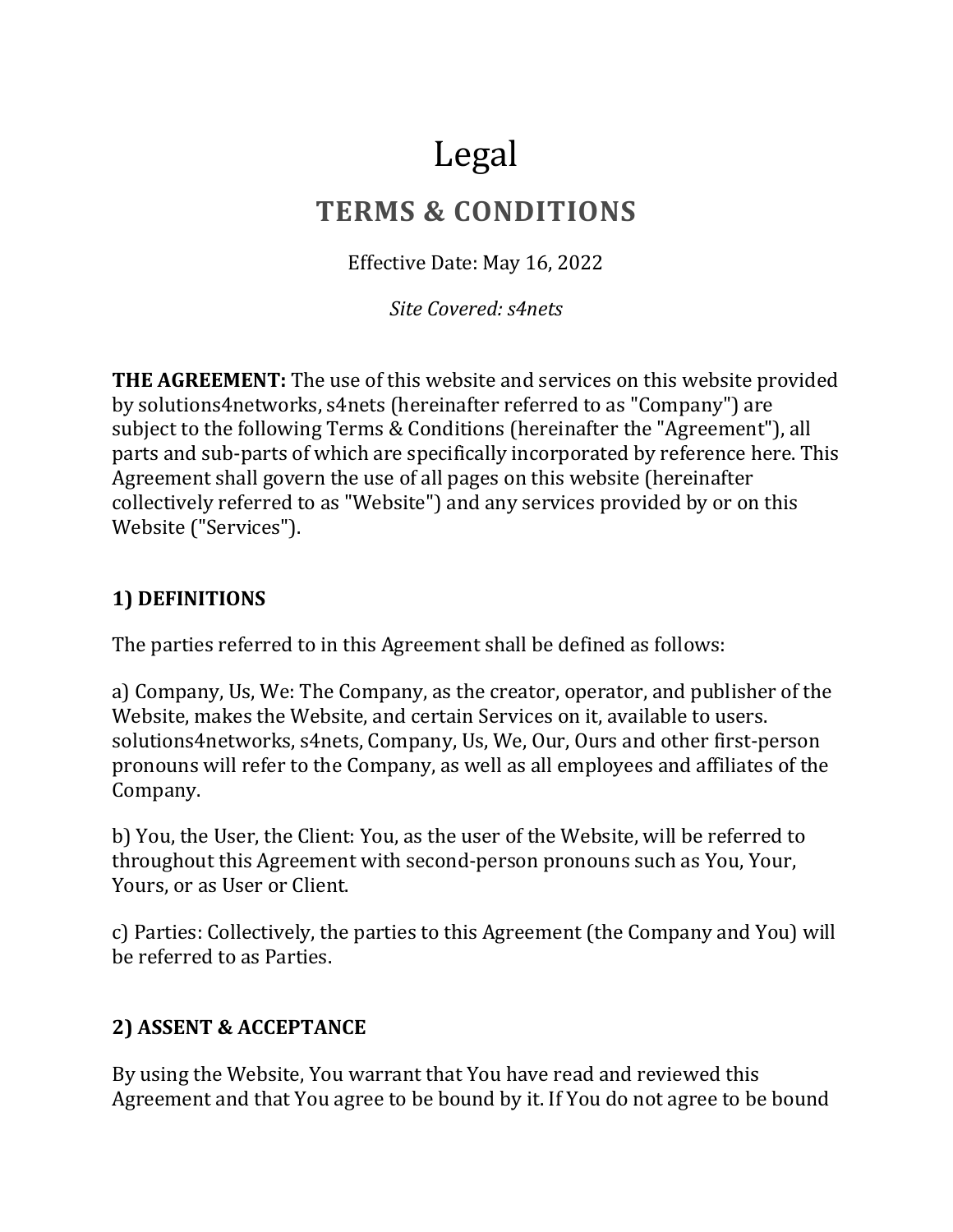by this Agreement, please leave the Website immediately. The Company only agrees to provide use of this Website and Services to You if You assent to this Agreement.

#### **3) AGE RESTRICTION**

You must be at least 18 (eighteen) years of age to use this Website or any Services contained herein. By using this Website, You represent and warrant that You are at least 18 years of age and may legally agree to this Agreement. The Company assumes no responsibility or liability for any misrepresentation of Your age.

#### **4) LICENSE TO USE WEBSITE**

The Company may provide You with certain information as a result of Your use of the Website or Services. Such information may include, but is not limited to, documentation, data, or information developed by the Company, and other materials which may assist in Your use of the Website or Services ("Company Materials"). Subject to this Agreement, the Company grants You a non-exclusive, limited, non-transferable and revocable license to use the Company Materials solely in connection with Your use of the Website and Services. The Company Materials may not be used for any other purpose, and this license terminates upon Your cessation of use of the Website or Services or at the termination of this Agreement.

#### **5) INTELLECTUAL PROPERTY**

You agree that the Website and all Services provided by the Company are the property of the Company, including all copyrights, trademarks, trade secrets, patents, and other intellectual property ("Company IP"). You agree that the Company owns all right, title and interest in and to the Company IP and that You will not use the Company IP for any unlawful or infringing purpose. You agree not to reproduce or distribute the Company IP in any way, including electronically or via registration of any new trademarks, trade names, service marks or Uniform Resource Locators (URLs), without express written permission from the Company.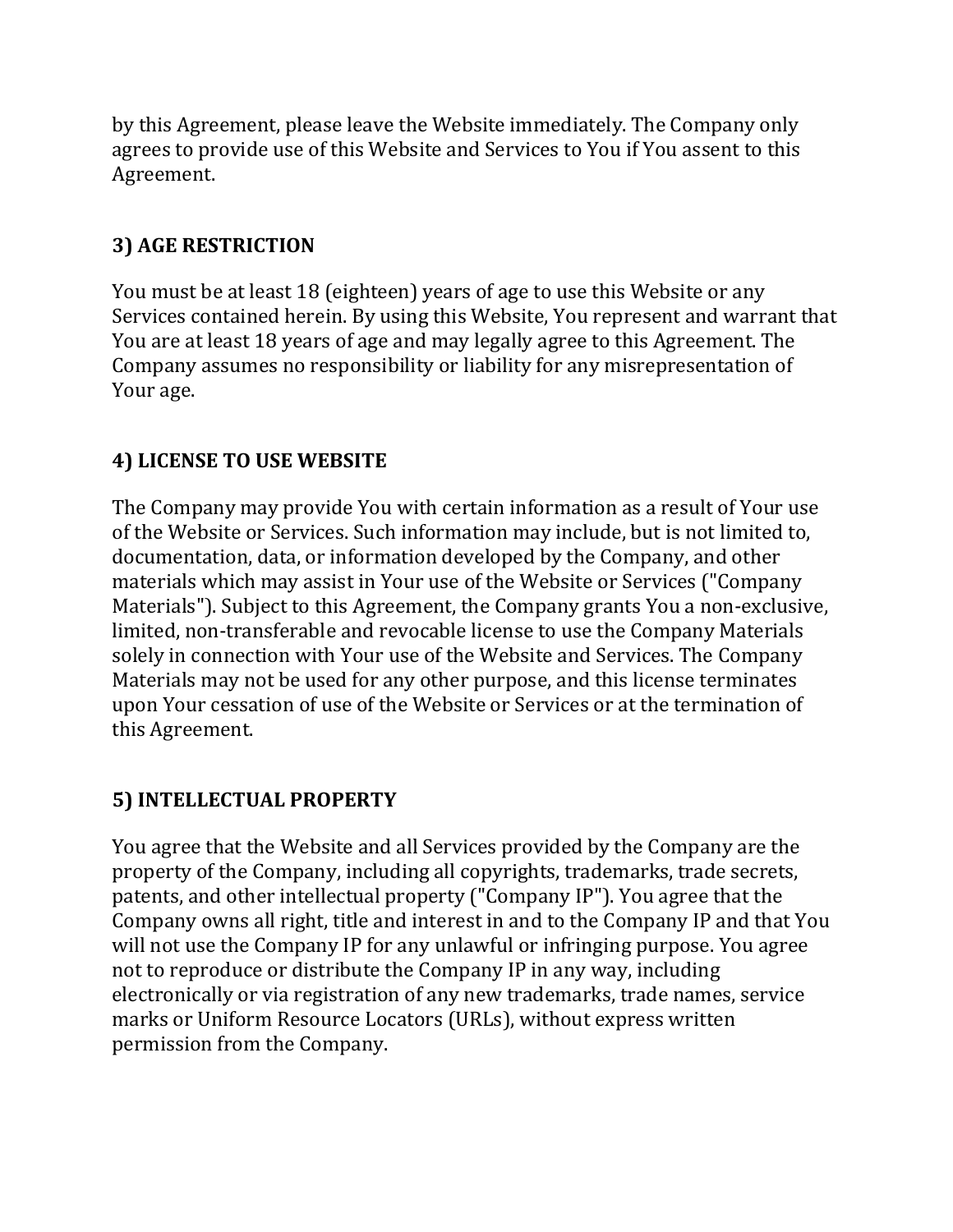a) In order to make the Website and Services available to You, You hereby grant the Company a royalty-free, non-exclusive, worldwide license to copy, display, use, broadcast, transmit and make derivative works of any content You publish, upload, or otherwise make available to the Website ("Your Content"). The Company claims no further proprietary rights in Your Content.

b) If You feel that any of Your intellectual property rights have been infringed or otherwise violated by the posting of information or media by another of Our users, please contact Us and let Us know.

# **6) USER OBLIGATIONS**

As a user of the Website or Services, You may be asked to register with Us. When You do so, You will choose a user identifier, which may be Your email address or another term, as well as a password. You may also provide personal information, including, but not limited to, Your name. You are responsible for ensuring the accuracy of this information. This identifying information will enable You to use the Website and Services. You must not share such identifying information with any third party, and if You discover that Your identifying information has been compromised, You agree to notify Us immediately in writing. Email notification will suffice. You are responsible for maintaining the safety and security of Your identifying information as well as keeping Us apprised of any changes to Your identifying information. Providing false or inaccurate information, or using the Website or Services to further fraud or unlawful activity is grounds for immediate termination of this Agreement.

#### **7) ACCEPTABLE USE**

You agree not to use the Website or Services for any unlawful purpose or any purpose prohibited under this clause. You agree not to use the Website or Services in any way that could damage the Website, Services, or general business of the Company.

a) You further agree not to use the Website or Services:

I) To harass, abuse, or threaten others or otherwise violate any person's legal rights;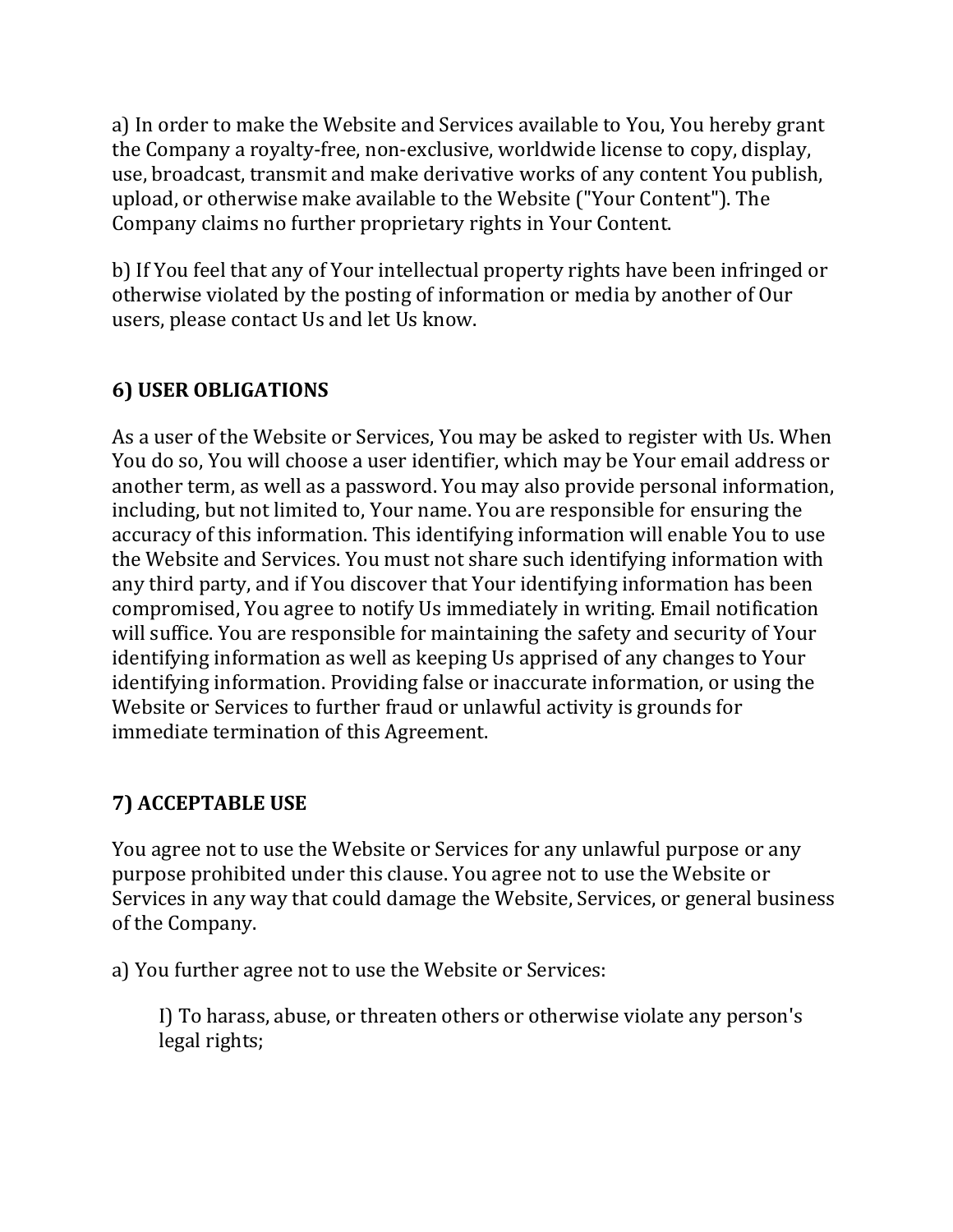II) To violate any intellectual property rights of the Company or any third party;

III) To upload or otherwise disseminate any computer viruses or other software that may damage the property of another;

IV) To perpetrate any fraud;

V) To engage in or create any unlawful gambling, sweepstakes, or pyramid scheme;

VI) To publish or distribute any obscene or defamatory material;

VII) To publish or distribute any material that incites violence, hate, or discrimination towards any group;

VIII) To unlawfully gather information about others.

#### **8) AFFILIATE MARKETING & ADVERTISING**

The Company, through the Website and Services, may engage in affiliate marketing whereby the Company receives a commission on or percentage of the sale of goods or services on or through the Website. The Company may also accept advertising and sponsorships from commercial businesses or receive other forms of advertising compensation. This disclosure is intended to comply with the US Federal Trade Commission Rules on marketing and advertising, as well as any other legal requirements which may apply.

#### **9) PRIVACY INFORMATION**

Through Your Use of the Website and Services, You may provide Us with certain information. By using the Website or the Services, You authorize the Company to use Your information in the United States and any other country where We may operate.

a) Information We May Collect or Receive: When You register for an account, You provide Us with a valid email address and may provide Us with additional information, such as Your name or billing information. Depending on how You use Our Website or Services, We may also receive information from external applications that You use to access Our Website, or We may receive information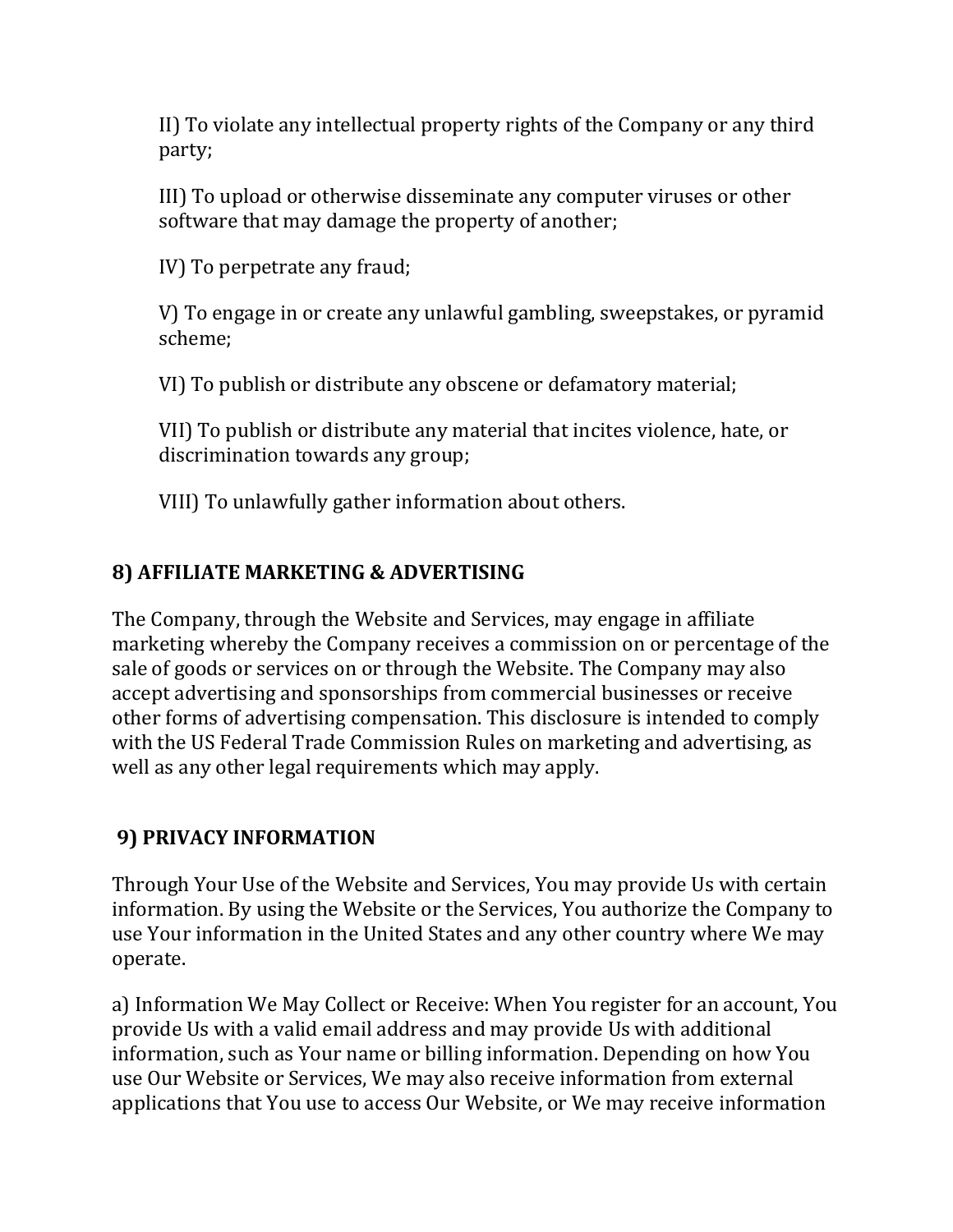through various web technologies, such as cookies, log files, clear gifs, web beacons or others.

b) How We Use Information: We use the information gathered from You to ensure Your continued good experience on Our website, including through email communication. We may also track certain aspects of the passive information received to improve Our marketing and analytics, and for this, We may work with third-party providers.

c) How You Can Protect Your Information: If You would like to disable Our access to any passive information We receive from the use of various technologies, You may choose to disable cookies in Your web browser. Please be aware that the Company will still receive information about You that You have provided, such as Your email address.

#### **10) ASSUMPTION OF RISK**

The Website and Services are provided for communication purposes only. You acknowledge and agree that any information posted on Our Website is not intended to be legal advice, medical advice, or financial advice, and no fiduciary relationship has been created between You and the Company. You further agree that Your purchase of any of the products on the Website is at Your own risk. The Company does not assume responsibility or liability for any advice or other information given on the Website.

# **11) SALES**

The Company may sell goods or services or allow third parties to sell goods or services on the Website. The Company undertakes to be as accurate as possible with all information regarding the goods and services, including product descriptions and images. However, the Company does not guarantee the accuracy or reliability of any product information, and You acknowledge and agree that You purchase such products at Your own risk.

If You are unhappy with a service being sold on Our Website, You may request a refund.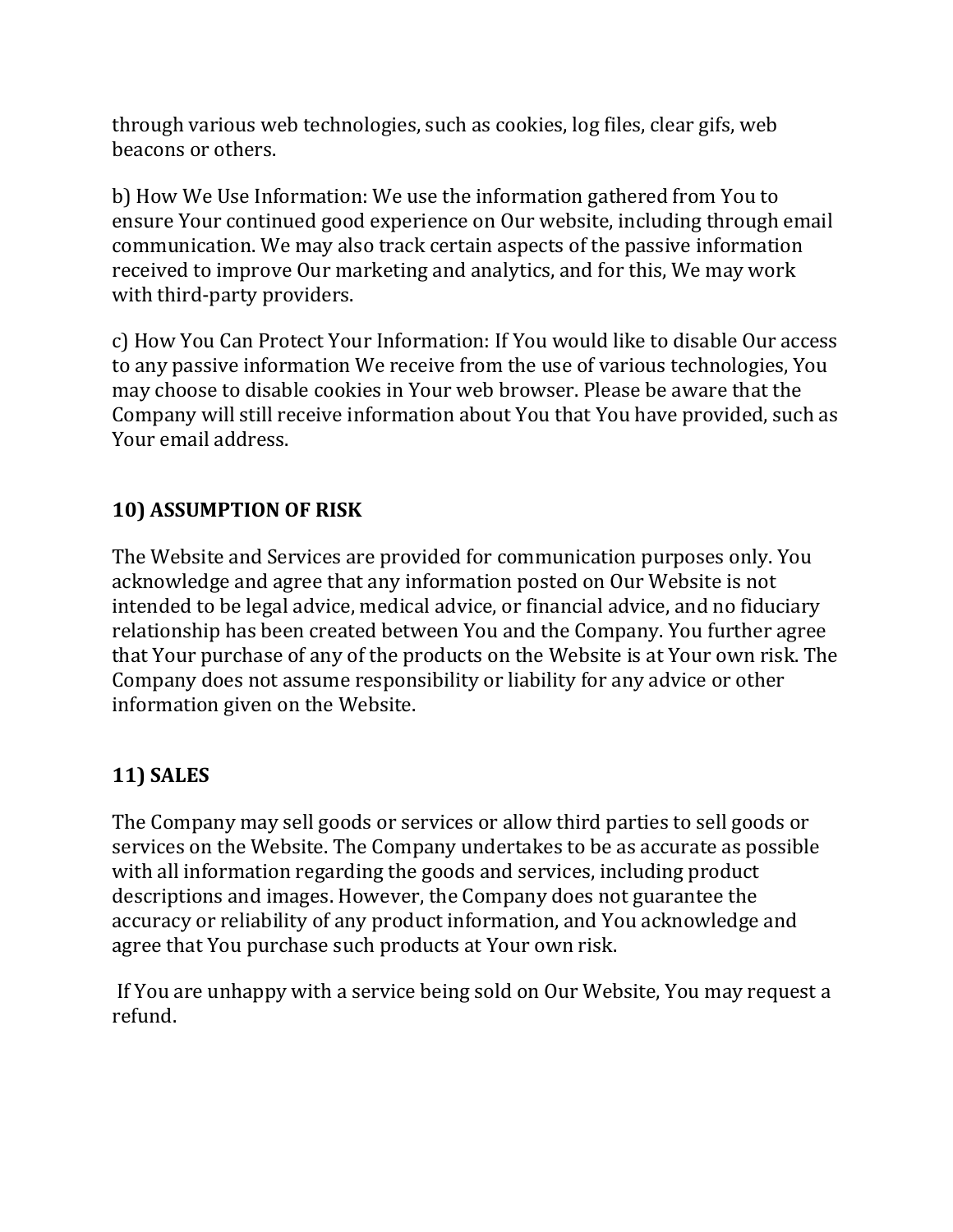#### **12) REVERSE ENGINEERING & SECURITY**

You agree not to undertake any of the following actions:

a) Reverse engineer, or attempt to reverse engineer or disassemble any code or software from or on the Website or Services;

b) Violate the security of the Website or Services through any unauthorized access, circumvention of encryption or other security tools, data mining or interference to any host, user or network.

## **13) DATA LOSS**

The Company does not accept responsibility for the security of Your account or content. You agree that Your use of the Website or Services is at Your own risk.

# **14) INDEMNIFICATION**

You agree to defend and indemnify the Company and any of its affiliates (if applicable) and hold Us harmless against any and all legal claims and demands, including reasonable attorney's fees, which may arise from or relate to Your use or misuse of the Website or Services, Your breach of this Agreement, or Your conduct or actions. You agree that the Company shall be able to select its own legal counsel and may participate in its own defense, if the Company wishes.

# **15) SPAM POLICY**

You are strictly prohibited from using the Website or any of the Company's Services for illegal spam activities, including gathering email addresses and personal information from others or sending any mass commercial emails.

# **16) THIRD-PARTY LINKS & CONTENT**

The Company may occasionally post links to third party websites or other services. You agree that the Company is not responsible or liable for any loss or damage caused as a result of Your use of any third party services linked to from Our Website.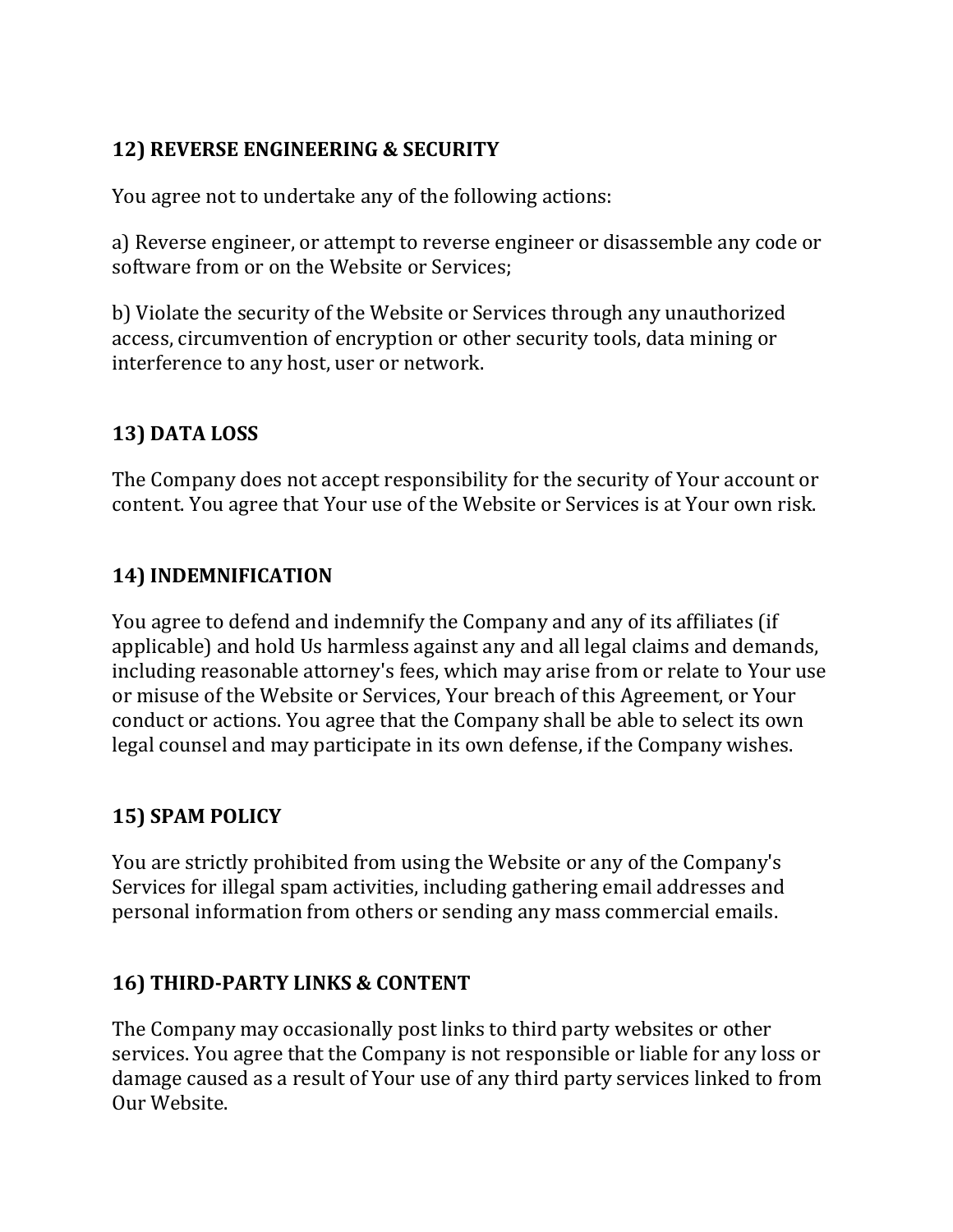#### **17) MODIFICATION & VARIATION**

The Company may, from time to time and at any time without notice to You, modify this Agreement. You agree that the Company has the right to modify this Agreement or revise anything contained herein. You further agree that all modifications to this Agreement are in full force and effect immediately upon posting on the Website and that modifications or variations will replace any prior version of this Agreement, unless prior versions are specifically referred to or incorporated into the latest modification or variation of this Agreement.

a) To the extent any part or sub-part of this Agreement is held ineffective or invalid by any court of law, You agree that the prior, effective version of this Agreement shall be considered enforceable and valid to the fullest extent.

b) You agree to routinely monitor this Agreement and refer to the Effective Date posted at the top of this Agreement to note modifications or variations. You further agree to clear Your cache when doing so to avoid accessing a prior version of this Agreement. You agree that Your continued use of the Website after any modifications to this Agreement is a manifestation of Your continued assent to this Agreement.

c) In the event that You fail to monitor any modifications to or variations of this Agreement, You agree that such failure shall be considered an affirmative waiver of Your right to review the modified Agreement.

#### **18) ENTIRE AGREEMENT**

This Agreement constitutes the entire understanding between the Parties with respect to any and all use of this Website. This Agreement supersedes and replaces all prior or contemporaneous agreements or understandings, written or oral, regarding the use of this Website.

#### **19) SERVICE INTERRUPTIONS**

The Company may need to interrupt Your access to the Website to perform maintenance or emergency services on a scheduled or unscheduled basis. You agree that Your access to the Website may be affected by unanticipated or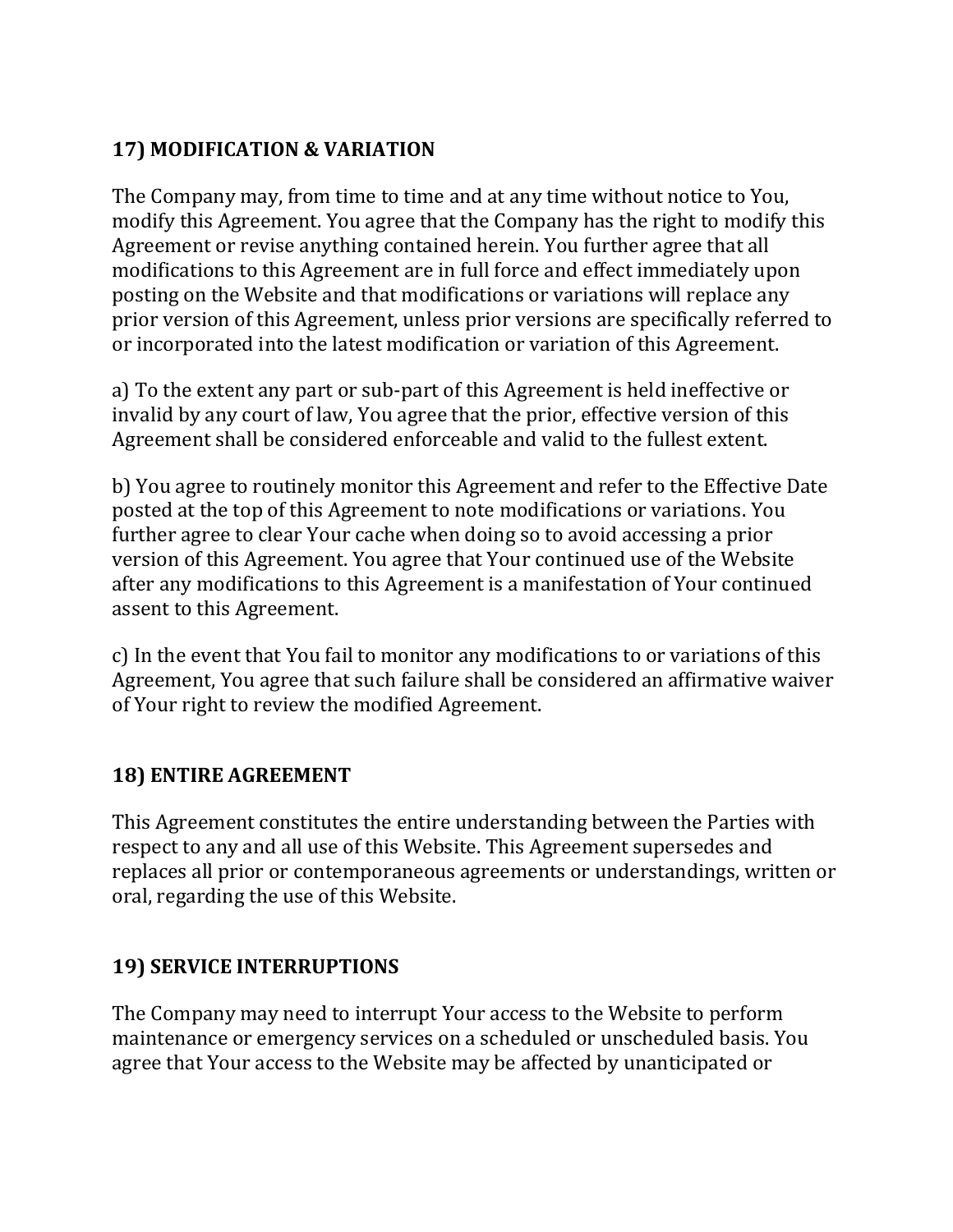unscheduled downtime, for any reason, but that the Company shall have no liability for any damage or loss caused as a result of such downtime.

#### **20) TERM, TERMINATION & SUSPENSION**

The Company may terminate this Agreement with You at any time for any reason, with or without cause. The Company specifically reserves the right to terminate this Agreement if You violate any of the terms outlined herein, including, but not limited to, violating the intellectual property rights of the Company or a third party, failing to comply with applicable laws or other legal obligations, and/or publishing or distributing illegal material. If You have registered for an account with Us, You may also terminate this Agreement at any time by contacting Us and requesting termination. At the termination of this Agreement, any provisions that would be expected to survive termination by their nature shall remain in full force and effect.

#### **21) NO WARRANTIES**

You agree that Your use of the Website and Services is at Your sole and exclusive risk and that any Services provided by Us are on an "As Is" basis. The Company hereby expressly disclaims any and all express or implied warranties of any kind, including, but not limited to the implied warranty of fitness for a particular purpose and the implied warranty of merchantability. The Company makes no warranties that the Website or Services will meet Your needs or that the Website or Services will be uninterrupted, error-free, or secure. The Company also makes no warranties as to the reliability or accuracy of any information on the Website or obtained through the Services. You agree that any damage that may occur to You, through Your computer system, or as a result of loss of Your data from Your use of the Website or Services is Your sole responsibility and that the Company is not liable for any such damage or loss.

#### **22) LIMITATION ON LIABILITY**

The Company is not liable for any damages that may occur to You as a result of Your use of the Website or Services, to the fullest extent permitted by law. The maximum liability of the Company arising from or relating to this Agreement is limited to the greater of one hundred (\$100) US Dollars or the amount You paid to the Company in the last six (6) months. This section applies to any and all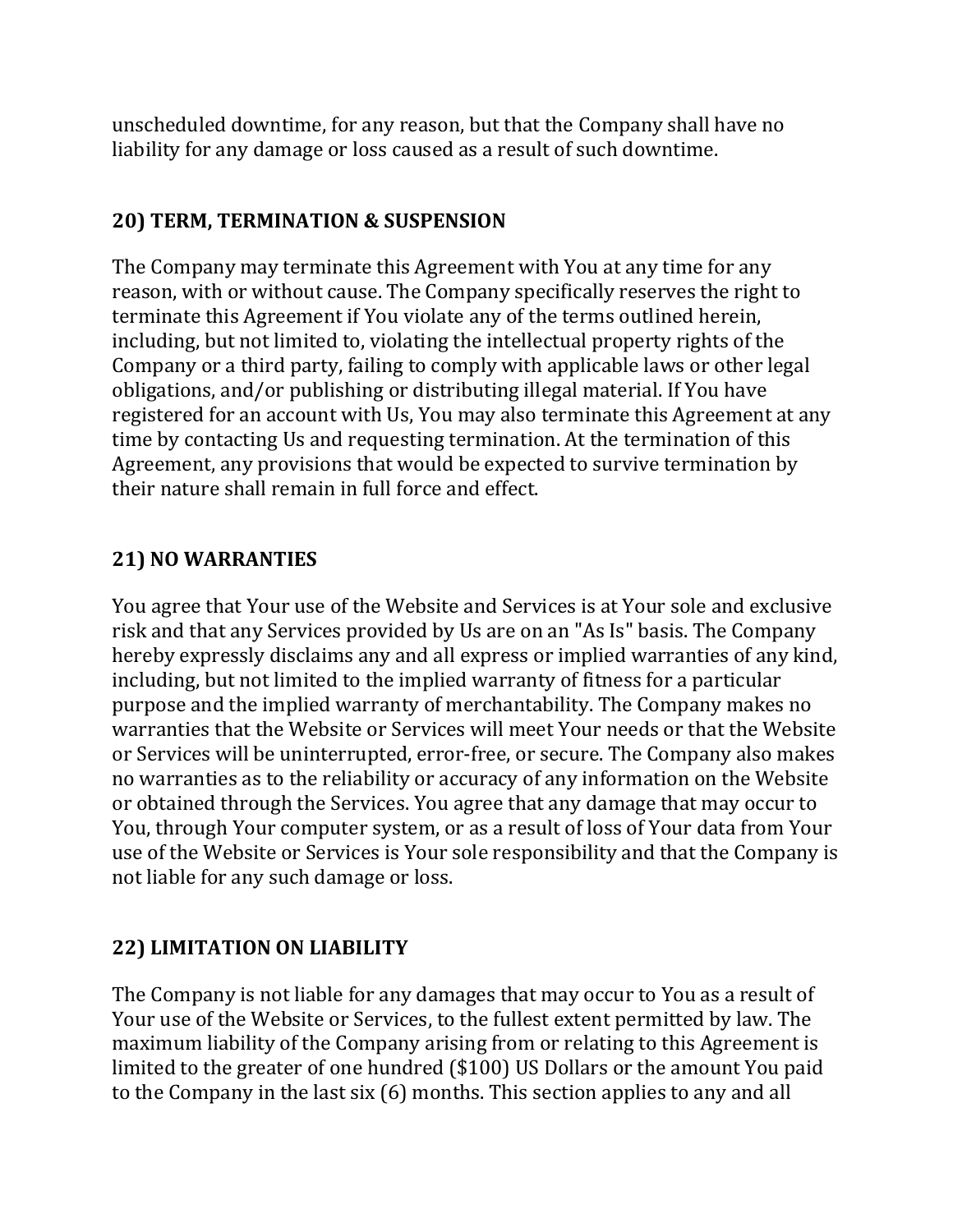claims by You, including, but not limited to, lost profits or revenues, consequential or punitive damages, negligence, strict liability, fraud, or torts of any kind.

## **23) GENERAL PROVISIONS:**

**a) LANGUAGE:** All communications made or notices given pursuant to this Agreement shall be in the English language.

**b) JURISDICTION, VENUE & CHOICE OF LAW:** Through Your use of the Website or Services, You agree that the laws of the State of Pennsylvania shall govern any matter or dispute relating to or arising out of this Agreement, as well as any dispute of any kind that may arise between You and the Company, with the exception of its conflict of law provisions. In case any litigation specifically permitted under this Agreement is initiated, the Parties agree to submit to the personal jurisdiction of the state and federal courts of the following county: Allegheny County, Pennsylvania. The Parties agree that this choice of law, venue, and jurisdiction provision is not permissive, but rather mandatory in nature. You hereby waive the right to any objection of venue, including assertion of the doctrine of forum non conveniens or similar doctrine.

**c) ARBITRATION:** In case of a dispute between the Parties relating to or arising out of this Agreement, the Parties shall first attempt to resolve the dispute personally and in good faith. If these personal resolution attempts fail, the Parties shall then submit the dispute to binding arbitration. The arbitration shall be conducted in the following county: Allegheny County. The arbitration shall be conducted by a single arbitrator, and such arbitrator shall have no authority to add Parties, vary the provisions of this Agreement, award punitive damages, or certify a class. The arbitrator shall be bound by applicable and governing Federal law as well as the law of the following state: Pennsylvania. Each Party shall pay their own costs and fees. Claims necessitating arbitration under this section include, but are not limited to: contract claims, tort claims, claims based on Federal and state law, and claims based on local laws, ordinances, statutes or regulations. *Intellectual property claims by the Company will not be subject to arbitration and may, as an exception to this sub-part, be litigated.* The Parties, in agreement with this sub-part of this Agreement, waive any rights they may have to a jury trial in regard to arbitral claims.

**d) ASSIGNMENT:** This Agreement, or the rights granted hereunder, may not be assigned, sold, leased or otherwise transferred in whole or part by You. Should